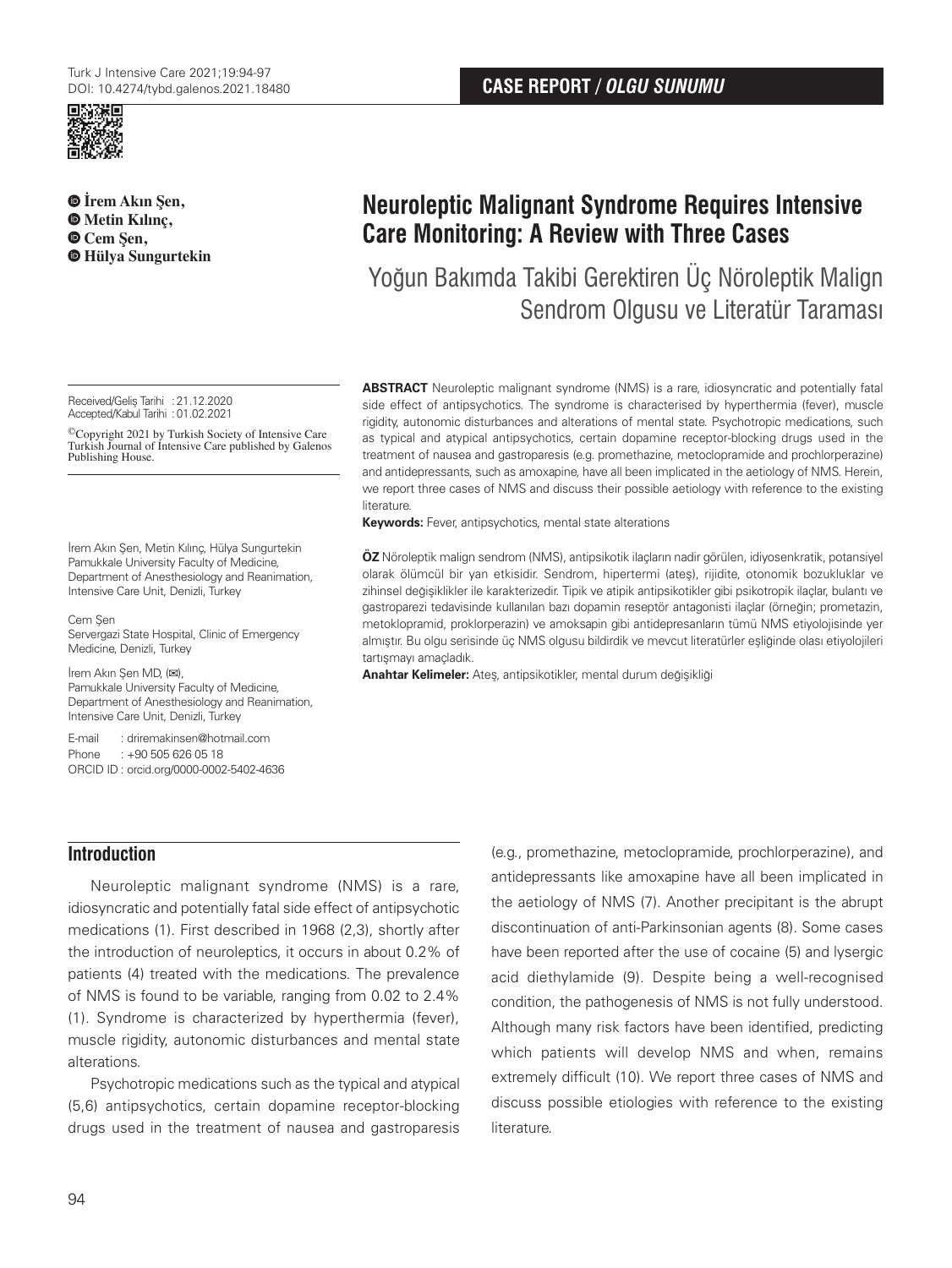# **Case Reports**

Two of the three patients were male and one were female. None of the patients had a previous diagnosis of NMS. All patients had a previously known psychiatric disorder. Two of the patients were using a combination of typical and atypical antipsychotics and the other was using lithium and antipsychotics. All patients had high fever and blurred consciousness, but rigidity was not seen in any patient. Creatine kinase (CK) was elevated in all patients. One of the patients died during the follow-up. Necessary consents were obtained from all patients.

#### Case 1

A seventy-one-year-old male patient was brought to the emergency department by his relatives due to blurred consciousness, unresponsiveness, and speech impairment. Patient was started risperidone, quetiapine and sodium valproate five days ago. Three days after started the medications, his complaints have appeared. In physical examination; Glasgow coma score (GCS): E<sub>1</sub>M<sub>4</sub>V<sub>3</sub>, blood pressure: 128/77 mmHg, heart rate: 103/min, saturation: 96%, respiratory rate: 23/min, no rigidity. The patient had fever of 38.9 °C and white blood cell (WBC) count: 10,140/mm3, and CK: 3,026 U/L were detected in the laboratory. Patient was admitted to intensive care unit with a preliminary diagnosis of NMS. Patient was consulted to the neurology and psychiatry. Only hydration was recommended. Patient's general condition gradually deteriorated during follow-up and was intubated on the fifth day of hospitalization. The patient died on the 8<sup>th</sup> day of hospitalization.

#### Case 2

A nineteen-year-old female patient were following up with congenital mental developmental delay and psychotic disorder for 10 years. She was brought to the emergency department by her relatives due to blurred consciousness, tremors and fever. It was learned that, due to the deterioration in oral intake during the last ten days; she has not been used the medication; quetiapine, clonazepam and biperiden. In physical examination; GCS:  $\mathsf{E}_4\mathsf{M}_3\mathsf{V}_1$ , blood pressure: 98/63 mmHg, heart rate: 82/min, saturation: 94%, respiratory rate: 12/min, no rigidity. The patient had fever of 38.5 °C and WBC: 10,000/mm3 , and CK: 3,803 U/L were detected in the laboratory. Patient was admitted to intensive care unit with a preliminary diagnosis of NMS. Patient was consulted to the neurology and psychiatry. Hydration and supportive treatment recommended. CK decreased to

300 U/L and vitals were stable, he was transferred to the neurology department. The patient was hospitalized for 15 days. He was discharged on  $25<sup>th</sup>$  day.

## Case 3

Sixty-one years old male patient were using risperidone, lithium and quetiapine for psychosis. He was brought to the emergency department by his relatives due to deterioration in his communication with relatives, inability to sleep, confusion and fever. It was learned from the relatives that the patient voluntarily discontinued his medication. In physical examination; GCS: E<sub>2</sub>M<sub>4</sub>V<sub>3</sub>, blood pressure: 118/69 mmHg, heart rate: 77/min, saturation: 100%, respiratory rate: 15/min, no rigidity. The patient had fever of 39,2 °C and WBC: 6,720/mm3 , and CK: 4,545 U/L were detected in the laboratory. The patient was hospitalized with a prediagnosis of NMS. Hydration and supportive treatment was started. The patient's CK value regressed to normal limits. The patient treatment was regulated and discharged with recommendations.

## **Discussion**

NMS is a rare clinical entity characterized by mental status change, motor abnormalities such as, rigidity and bradykinesia, autonomic dysfunction (such as blood pressure changes, diaphoresis and tachycardia) and fever. Although rare, it can lead to life-threatening complications that require immediate intervention. Laboratory findings such as leukocytosis, CK and elevation in liver function tests frequently accompany the clinical picture (6,11-14). Clinical findings of NMS include; changes in consciousness, hyperthermia, diaphoresis, elevated or labile blood pressure, dysphagia, incontinence, lead-tube rigidity, akinesia or dystonia, rhabdomyolysis, myoclonus. Not all NMS findings may be present at the same time (15). None of our cases had rigidity. Leukocytosis and CK elevation were observed in all of our cases. We lost one of our patients despite all the treatments.

Normal oral temperature of a man is 35.7-37.7 degrees (96.3-99.9 °F). Hyperpyrexia (temperature above 38 °C) was encountered in almost all cases. All of our patients had fever.

Central dopaminergic hypoactivity due to sudden discontinuation of dopaminergic agents or antipsychotics, or the use of dopamine antagonists is the main cause of NMS (6,13-16). Although NMS is mostly associated with the use of typical and high potency antipsychotics (such as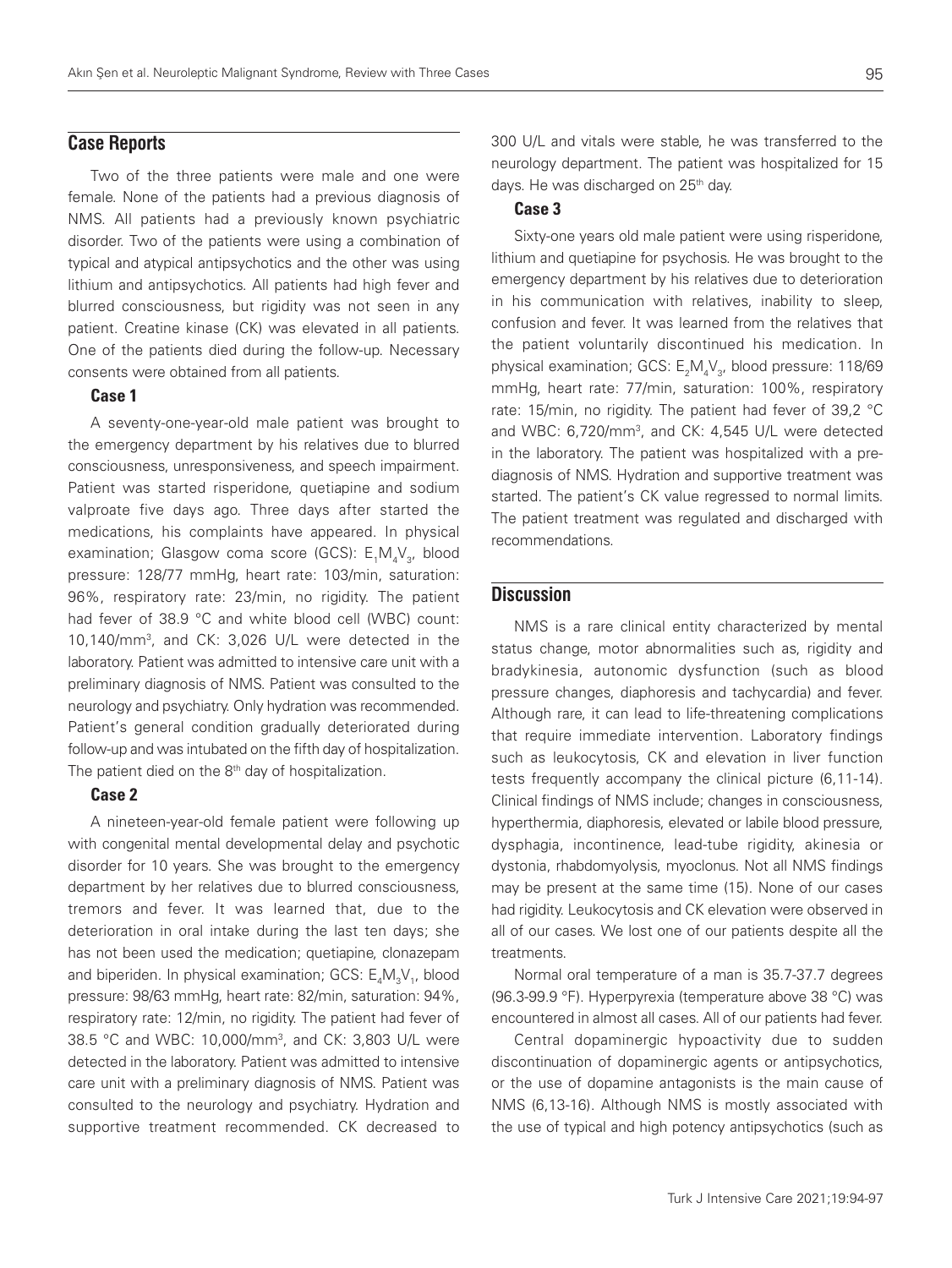haloperidol), there are also cases identified with other low potency antipsychotics and new atypical antipsychotics (17). Few cases have been reported either due to the use of lithium and other antipsychotics or due to the combination of anticonvulsants such as carbamazepine and tricyclic antidepressants (18,19). All of our cases had a history of antipsychotic use. The most frequently encountered drugs in our patients were risperidone, an atypical antipsychotic, and quetiapine, a combination of other antipsychotics.

The main predisposing factors to facilitate the development of NMS include male sex, young age, dehydration, hyponatremia, agitation, intramuscular or parenteral administration of antipsychotic medication, or use of depot formulas, high dose neuroleptic uptake and rapid dose titration, concomitant use of lithium and reuptake inhibitors, mental retardation, extrapyramidal syndromes, psychomotor agitation, malnutrition, emotional stress, infections and previous history of NMS (6,12,14,16,20,21). Two of our cases were male and one was female. One of our patients did not take their medication due to oral intake disorder and the other was stopped because of their own will; it was thought NMS might have developed.

Laboratory changes that we frequently see in NMS include; increased serum CK level (>1,000 IU/L), elevation in liver, kidney and coagulation tests, leukocytosis, electrolyte changes, proteinuria and rhabdomyolysis (16). All of our patients had a high CK value and decreased to normal limits after treatment. Rhabdomyolysis is one of the major complications that may occur during the course of NMS. Increased CK value with deterioration of renal function and darkening of urine color but no hematuria detected on urine microscopy should be a warning for rhabdomyolysis. No pathology related to liver or kidney was detected in any of our patients. Rhabdomyolysis was not seen in any our patients.

Discontinuation of the medicatio is the most important step in the treatment. Dehydration, electrolyte imbalance,

protection from infection and thrombosis, supportive therapies for hyperthermia and acute renal failure are important in reducing morbidity and mortality (20). Dopaminergic agents such as bromocriptine and amantadine, dantrolene, and lorazepam and diazepam which are effective over the GABA'ergic system are the most commonly used pharmacological treatment methods. Drug therapy should be continued for at least two to three weeks until symptoms disappear and are completely healed (20,22). If the use of antipsychotic medication is to be initiated after complete treatment of NMS, it should be performed at low doses, by slow titration, avoiding dehydration and the use of lithium together (14,16).

As a result, NMS is a serious and life-threatening condition. Early diagnosis and appropriate treatment are of great importance in reducing mortality and morbidity. Although NMS is a psychiatric diagnosis, its treatment requires a very complicated and systematic approach. In this regard, after any neuroleptic intake, patients with suspicious symptoms and signs should be carefully monitored and the most appropriate treatment should be given at the right time.

#### **Ethics**

Informed Consent: Necessary consents were obtained from all patients.

Peer-review: Externally peer-reviewed.

#### Authorship Contributions

Concept: İ.A.Ş., Design: İ.A.Ş., Data Collection or Processing: İ.A.Ş., Analysis or Interpretation: İ.A.Ş., M.K., C.Ş., H.S., Literature Search: İ.A.Ş., M.K., C.Ş., H.S., Writing: İ.A.Ş.

**Conflict of Interest:** No conflict of interest was declared by the authors.

**Financial Disclosure:** The authors declared that this study received no financial support.